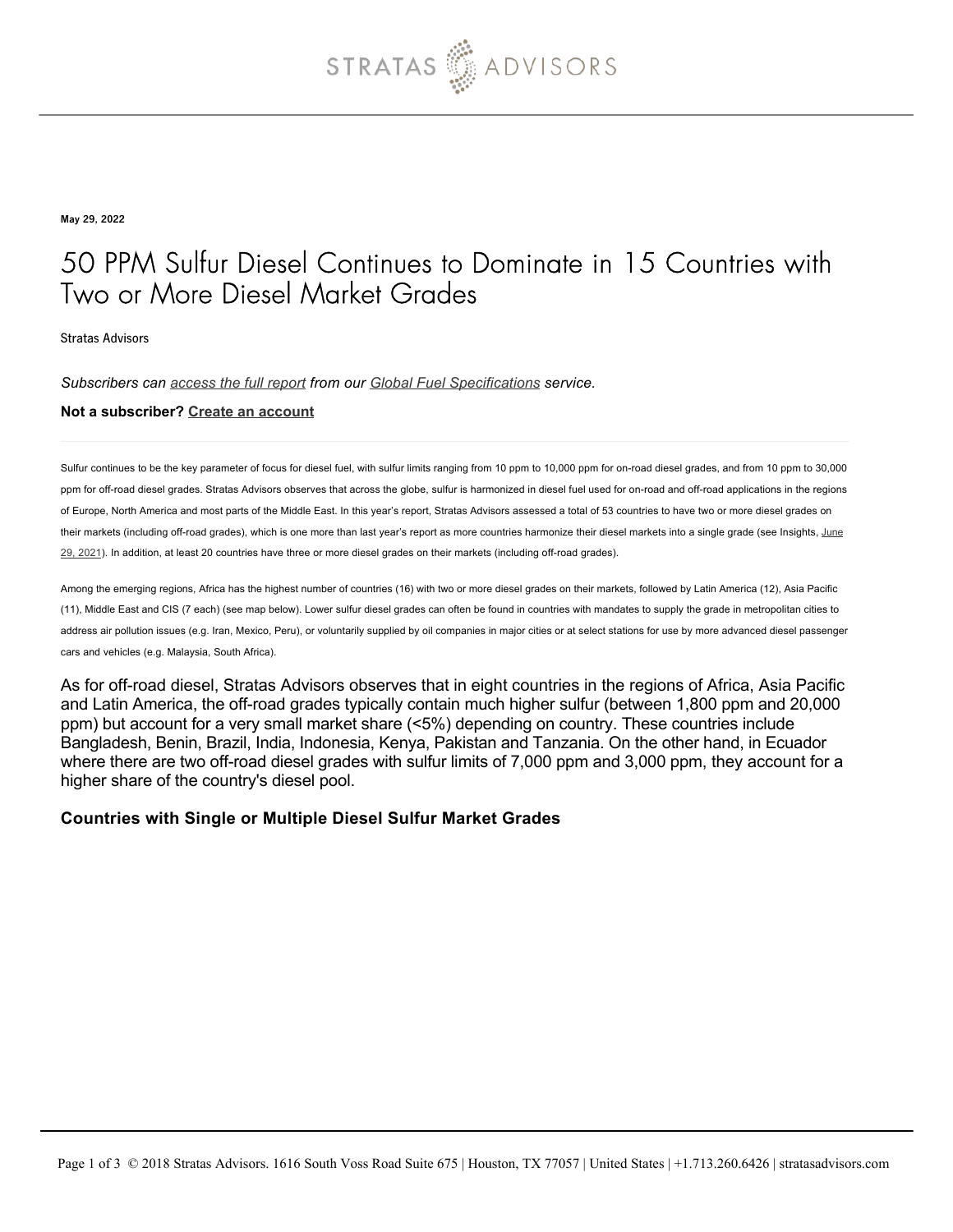

# Countries with Single or Multiple Diesel **Sulfur Market Grades**



## *Source: Stratas Advisors, May 2022*

### Share of Low Sulfur Diesel

Focusing on the countries with two or more diesel grades on their market, Stratas Advisors observes that 50 ppm dominates the diesel pool in 15 countries of Bangladesh, Benin, Georgia, Iran, Kazakhstan, Kenya, Mauritius, Paraguay, Peru, Philippines, South Africa, Tajikistan, Tanzania, Thailand and Uruguay, while 10 ppm dominates the diesel pool in only four countries of Bosnia & Herzegovina, Brazil, India and Lebanon (see figure below).

For example in Peru, the diesel split is currently at 96.6% for 50 ppm vs. 3.4% for 5,000 ppm, due to replacement of 5,000 ppm sulfur diesel with 50 ppm in stages by region over the years. In fact, 50 ppm was required nationwide from July 1, 2021 with the exception of the regions of Loreto and Ucayali, which will continue to solely utilize the diesel grade containing max 5,000 ppm sulfur.



### **Countries with 10 ppm or 50 ppm Sulfur Diesel as Majority Grades**

Note: Market share data not available for Philippines, Thailand, Kazakhstan and Tajikistan. *Source: Stratas Advisors, May 2022*